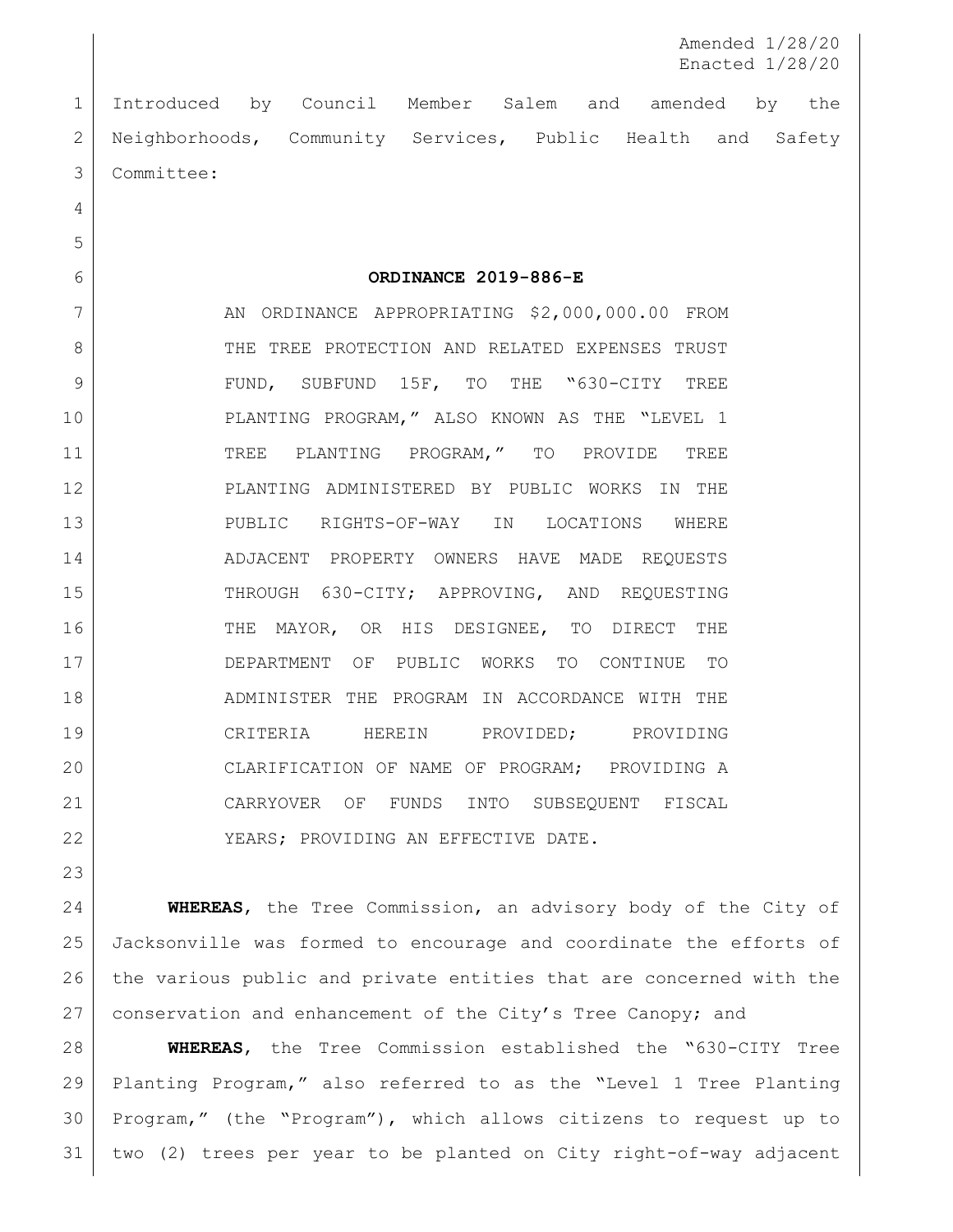1 to their property; and

 **WHEREAS**, the Tree Commission voted on November 20, 2019 to recommend increasing the funding for the Program by \$2,000,000.00; and

 **WHEREAS**, the City's Public Affairs Office has been actively promoting the Program through community meetings and social media; and

 **WHEREAS**, there has been a great deal of interest in the 9 Program by the public from all areas of the City; and

 **WHEREAS**, the initial \$200,000 provided to the Program through Ordinance 2018-775-E has been expended, and the additional \$1,600,000.00 provided to the Program through Ordinance 2019-469-E 13 has been expended or encumbered such that only \$72,596.00 remains 14 in the Program, and is on track to be expended quickly; and

 **WHEREAS**, the Tree Protection and Related Expenses Trust Fund, Subfund 15F, contained \$19,455,297.00 overall as of November 15, 2019 for the purpose of planting trees to replace the tree canopy for the City which has been lost through the process of land development, now therefore

**BE IT ORDAINED** by the Council of the City of Jacksonville:

 **Section 1. Appropriation for the 630-CITY Tree Planting Program.** For the 2019-2020 fiscal year, within the City's budget, there are hereby appropriated the indicated sum(s) from the account(s) listed in subsection (a) to the account(s) listed in 25 subsection (b):

 (The account information is attached hereto as **Exhibit 1**, and incorporated herein by this reference)

(a) Appropriated from:

See attached **Exhibit 1** \$2,000,000.00

(b) Appropriated to:

See attached **Exhibit 1** \$2,000,000.00

 $- 2 -$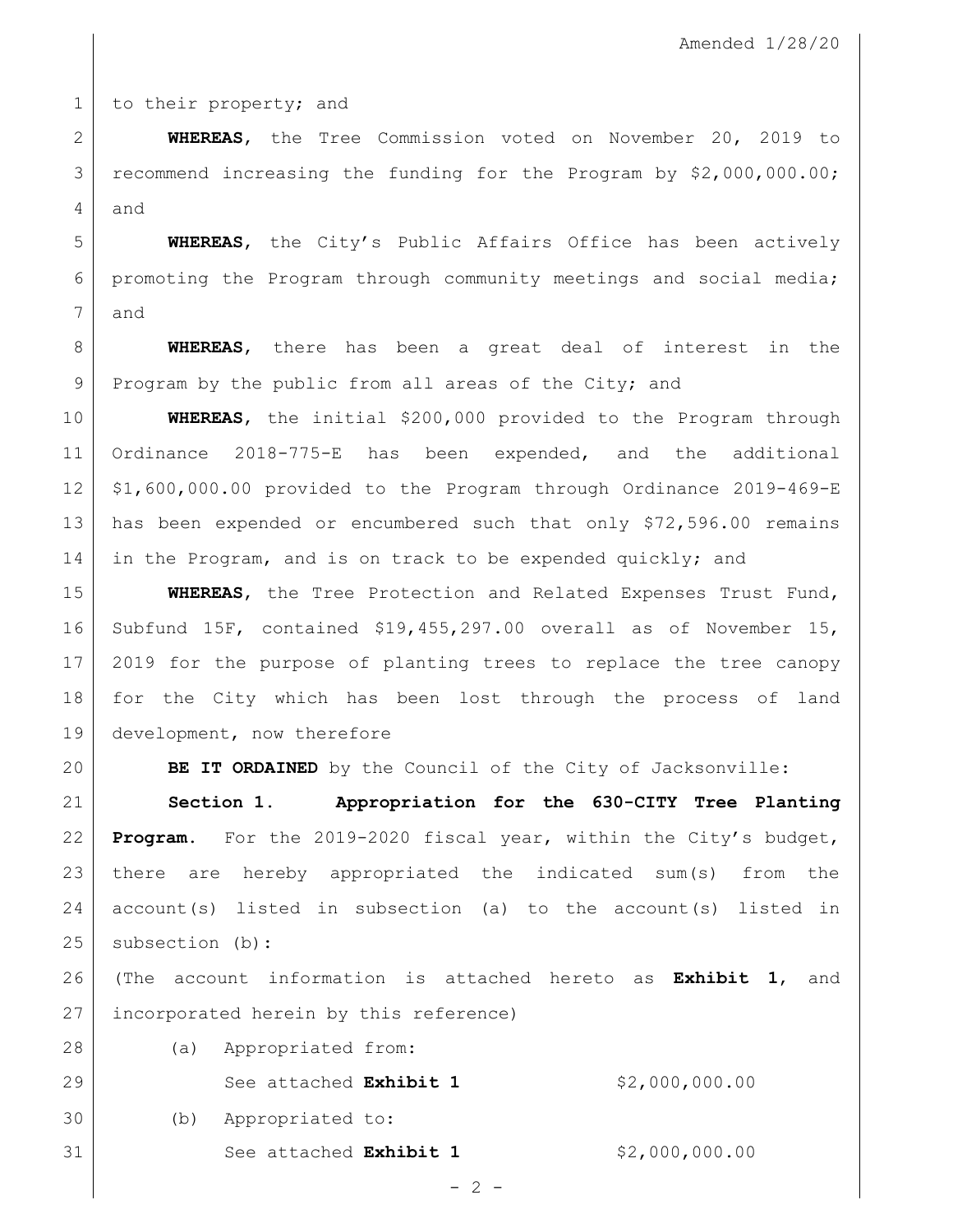(c) **Explanation of the appropriation** – The funding above is to provide \$2,000,000.00 from the Tree Protection and Related Expenses Trust Fund, Subfund 15F, for the "630- 4 CITY Tree Planting Program," also known as the "Level 1 Tree Planting Program" (the "Program") administered by 6 the Department of Public Works.

 **Section 2. Purpose.** The purpose of the appropriation in Section 1 is to provide \$2,000,000.00 for Public Works to plant trees within public rights-of-way in Duval County in locations where adjacent property owners have requested trees by calling(904) 630-CITY. The Program funds will be expended in this way:

 (1) When a property owner enlists the help of the City through "630-CITY" asking for a new tree to be installed in the right-of- way adjacent to their property, the Department of Public Works may use the funds set aside for this Program within Subfund 15F to install either one or two trees approved in accordance with the "Tree Commission Approved Tree Planting List" available for view on the Tree Commission's website**;**

 (2) The location and species must be approved by a City Arborist, or City Landscape Architect**;** and

 (3) The request may not exceed two trees within a one year period per property owner request, unless otherwise approved by the Tree Commission.

 **Section 3. Oversight Department.** The Public Works Department shall continue to oversee the Program described herein. The trees that are planted, and any that are removed as part of the planting, shall be recorded electronically on Plan-it Geo, or its equivalent, and shall note the species and size of each, as well as the date of planting or removal, and the Ordinance number, if applicable, appropriating the funding.

**Section 4. Program Name Clarification**. To eliminate